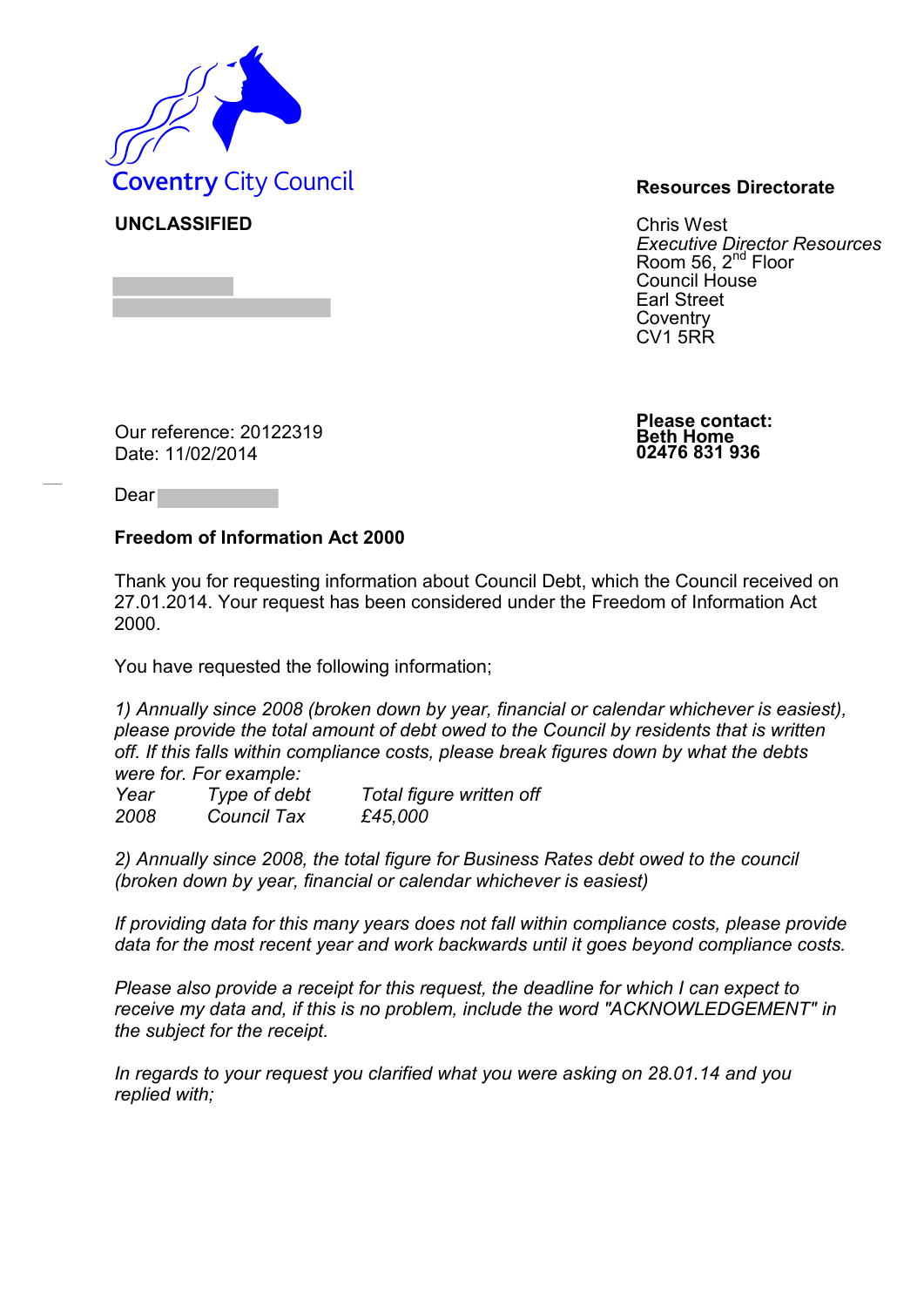*On second thoughts, looking at my FOI request I think I will restrict question one to writing off council tax debts for individuals, rather than any others (e.g. housing benefit, parking fines). I also see that 'residents' might be confusing. By this I mean anyone living within your council paying council tax. May I also make a further request as follows:* 

*3) Annually since 2008 (and broken down by year) the number of court summons issued for unpaid council tax.* 

In response please see figures requested are as follows:

| Year    | Write Offs | Summonses |
|---------|------------|-----------|
| 2008/09 | £1.1m      | 13,796    |
| 2009/10 | £1m        | 13,159    |
| 2010/11 | £1.9m      | 13,074    |
| 2011/12 | £0.6m      | 12,460    |
| 2012/13 | £1.6m      | 13,854    |

In regards to your request amounts will only be written off as a last resort in instances where it has not been possible to trace liable individuals or where it is uneconomical to collect. The amounts shown as written off will not solely relate to the year in which write off happens as collection continues after the end of the financial year. To add some context, the amount of Council Tax to be collected each year is in the region of £110m.

Please note, under the Re-Use of Public Sector Information 2005 Regulations you are free to use this information for your own use or for the purposes of news reporting.

However, any other type of re-use under the Regulations, for example; publication of the information or circulation to the public, will require permission of the copyright owner and may be subject to terms and conditions. For documents where the copyright does not belong to Coventry City Council you will need to apply separately to the copyright holder.

If you wish to apply to reuse the information you have requested or have any other issues relating to this request please do not hesitate to contact me.

You have a right to make representations about the outcome or handling of your request – in the first instance this must be made in writing within 40 working days of the date of this letter, to the Council's Information Governance Team at:

Council House, Room 21a Lower Ground Floor Earl Street, Coventry. CV1 5RR [infogov@coventry.gov.uk](mailto:infogov@coventry.gov.uk)